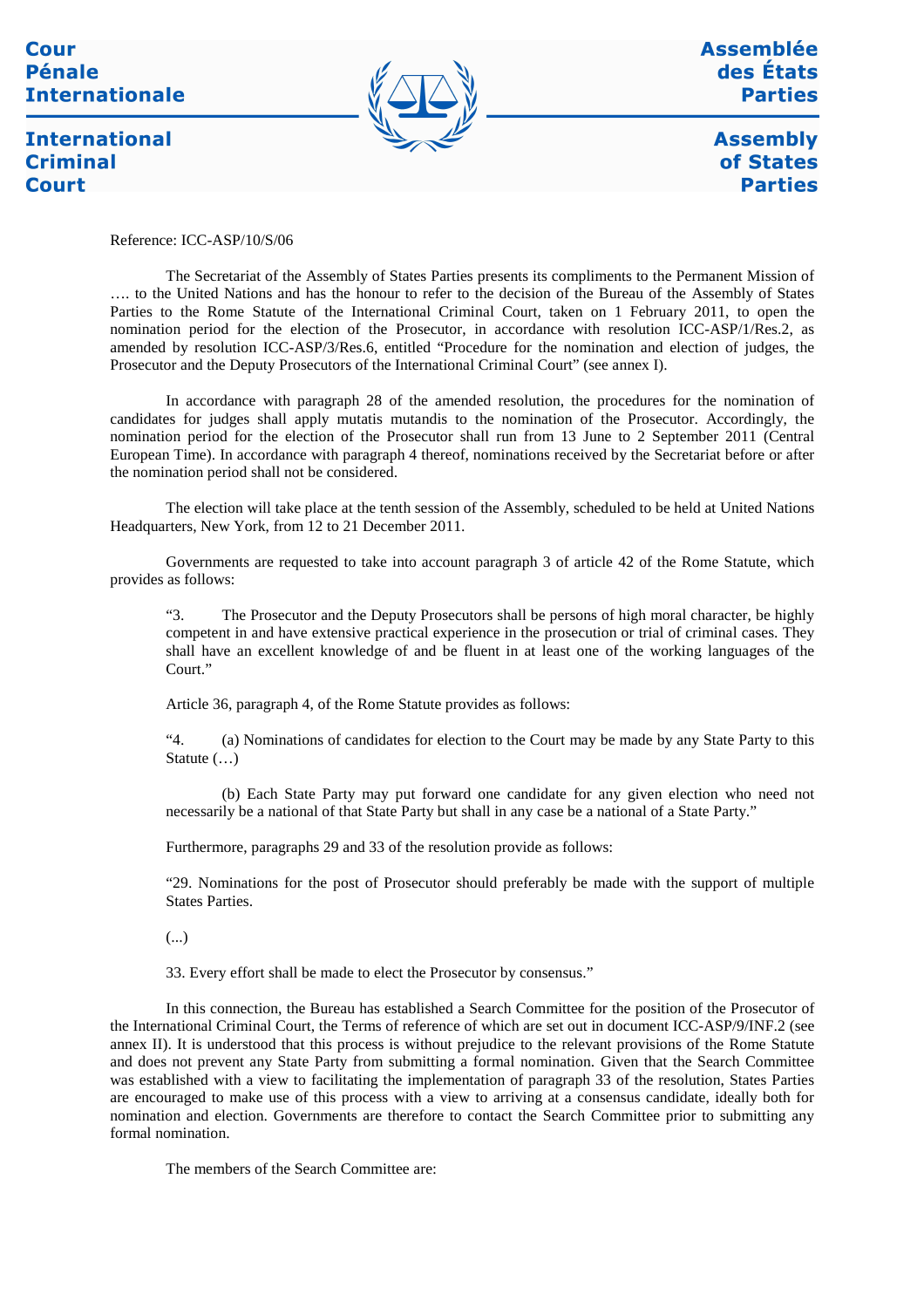- H.E. Mr. Baso Sangqu, Permanent Representative of the Republic of South Africa to the United Nations (African Group)
- H.R.H. Prince Zeid Ra'ad Zeid Al-Hussein, Permanent Representative of the Hashemite Kingdom of Jordan to the United Nations (Asian Group)
- H.E. Mr. Miloš Koterec, Permanent Representative of the Slovak Republic to the United Nations (Eastern European Group)
- Mr. Joel Hernández García, Legal Adviser of the Ministry of Foreign Affairs of Mexico (Group of Latin American and Caribbean States)
- Sir Daniel Bethlehem, Q.C., Legal Adviser to the Foreign and Commonwealth Office of the United Kingdom (Western European and Others Group)

The Search Committee may be contacted via the Secretariat at the following e-mail address: rene.holbach@icc-cpi.int.

In addition, in accordance with paragraph 30 of the resolution, each nomination should be accompanied by a statement specifying in the necessary detail how the candidate fulfils the requirements of paragraph 3 of article 42 of the Statute.

Governments are further requested to take into account paragraph 7 of the resolution, which provides as follows:

"7. States that have started the process of ratification, acceptance or approval of or accession to the Statute may nominate candidates for the elections of judges of the International Criminal Court. Such nominations shall remain provisional and shall not be included in the list of candidates unless the State concerned has deposited its instrument of ratification, acceptance, approval or accession with the Secretary-General of the United Nations before the end of the nomination period and provided that that State is a party to the Statute in accordance with article 126, paragraph 2, of the Statute on the date of the election."

Nominations shall be communicated through the diplomatic channel to the Secretariat of the Assembly of States Parties, Room C-0458, Maanweg 174, 2516 AB The Hague, The Netherlands (or via fax +31-70-515- 8376 or via e-mail to asp@icc-cpi.int). If feasible, the Secretariat would appreciate receiving digital versions of the nominations, as well as of the accompanying statements and other supporting documentation.

In accordance with paragraph 8 of resolution ICC-ASP/3/Res.6, the Secretariat shall place the nominations of candidates, the accompanying statements referred to in paragraph 30 of the resolution and other supporting documentation on the Internet website of the Court (http://www.icc-cpi.int) in any of the official languages of the Court, as soon as possible after receiving them.

 In addition, in accordance with paragraph 9 of the resolution, a list of all persons nominated, in English alphabetical order, together with accompanying documents, will be circulated through the diplomatic channel after the nomination period closes.

The Hague, 7 February 2011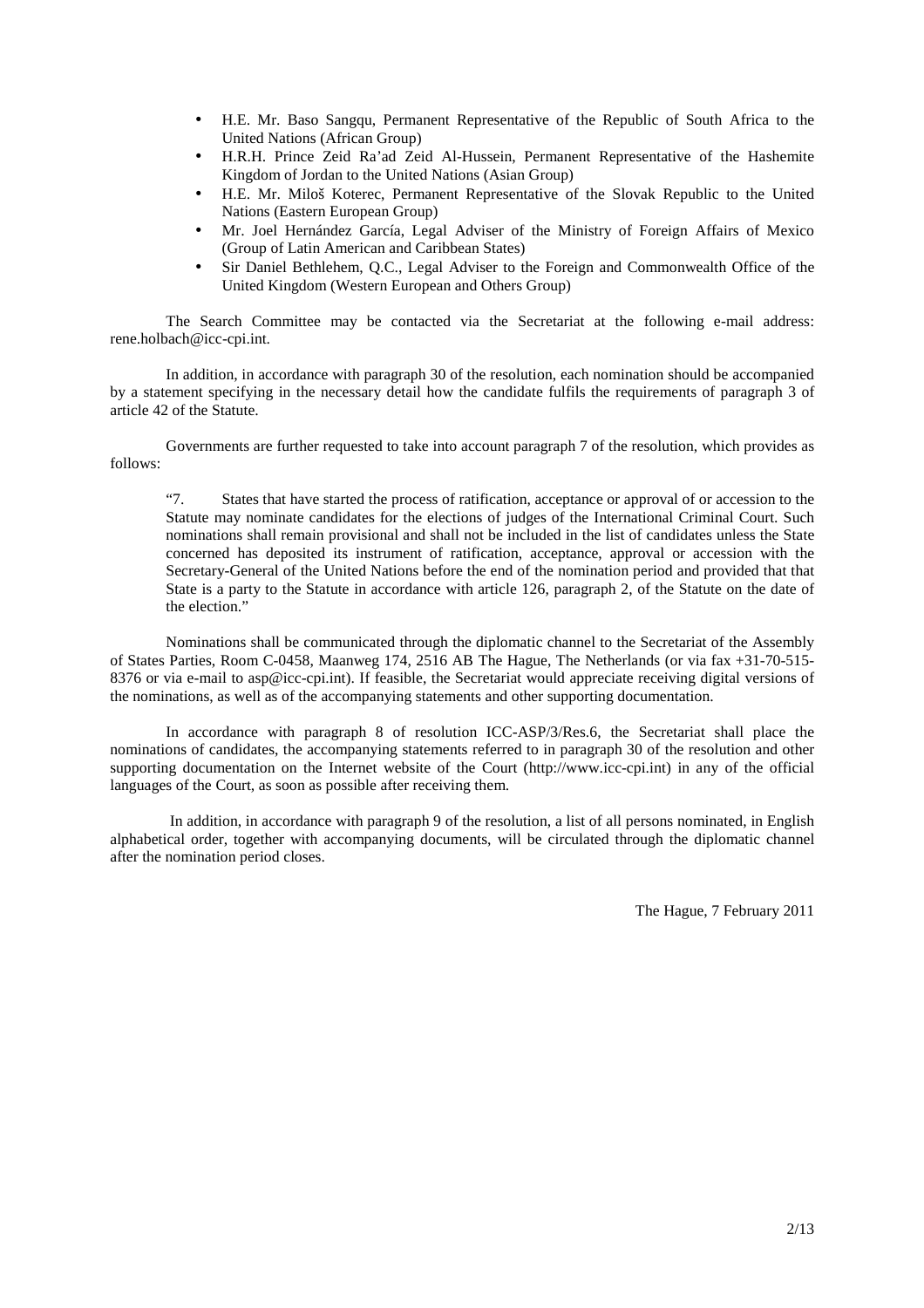### **Annex I**

 $\overline{a}$ 

# **Procedure for the nomination and election of judges, the Prosecutor and Deputy Prosecutors of the International Criminal Court (ICC-ASP/3/Res.6)** 1 **-** *Consolidated version*

#### *The Assembly of States Parties,*

*Bearing in mind* the provisions of the Rome Statute of the International Criminal Court,

*Mindful* of the Rules of Procedure of the Assembly of States Parties,

*Convinced* of the need to fully implement the provisions of article 36 of the Rome Statute,

*Noting* that in its resolution ICC-ASP/1/Res.3 the Assembly of States Parties agreed that it would review the procedure for the election of judges on the occasion of future elections with a view to making any improvements as may be necessary,

*Approves* the following procedure for the nomination and election of judges of the International Criminal Court, replacing resolution ICC-ASP/1/Res.3 and parts A, B and C of resolution ICC-ASP/1/Res.2:

#### **A. Nomination of candidates for judges**

1. The Secretariat of the Assembly of States Parties shall circulate through the diplomatic channel the invitations for nominations of judges of the International Criminal Court.

2. The invitations for nominations of judges will include the text of article 36, paragraphs 3, 4 and 8, of the Statute, the present resolution as well as specific information regarding the application of all minimum voting requirements in the elections.

3. The nomination period shall open 26 weeks before the elections and shall last 12 weeks.

4. Nominations submitted before or after the nomination period shall not be considered.

5. States Parties to the Statute shall communicate nominations for the election of judges of the International Criminal Court through the diplomatic channel to the Secretariat of the Assembly of States Parties.

6. Every nomination should be accompanied by a statement:

 (a) Specifying in the necessary detail how the candidate fulfils each of the requirements in article 36, paragraph 3(a), (b) and (c), of the Statute, in accordance with article 36, paragraph 4(a), of the Statute;

 (b) Indicating whether the candidate is being nominated for inclusion in list A or list B for the purposes of article 36, paragraph 5, of the Statute;

(c) Containing information relating to article 36, paragraph  $8(a)(i)$  to (iii), of the Statute;

 (d) Indicating whether the candidate has any expertise under article 36, paragraph 8(b), of the Statute;

 (e) Indicating under which nationality the candidate is being nominated for the purposes of article 36, paragraph 7, of the Statute, where a candidate is a national of two or more States.

7. States that have started the process of ratification, acceptance or approval of or accession to the Statute may nominate candidates for the elections of judges of the International Criminal Court. Such nominations shall remain provisional and shall not be included in the list of candidates unless the State concerned has deposited its instrument of ratification, acceptance, approval or accession with the

<sup>&</sup>lt;sup>1</sup> The preamble and sections A, B and C, as well as the annexes, replicate the text of resolution ICC-ASP/3/Res.6. Sections D, E, F and G replicate the text of resolution ICC-ASP/1/Res.2.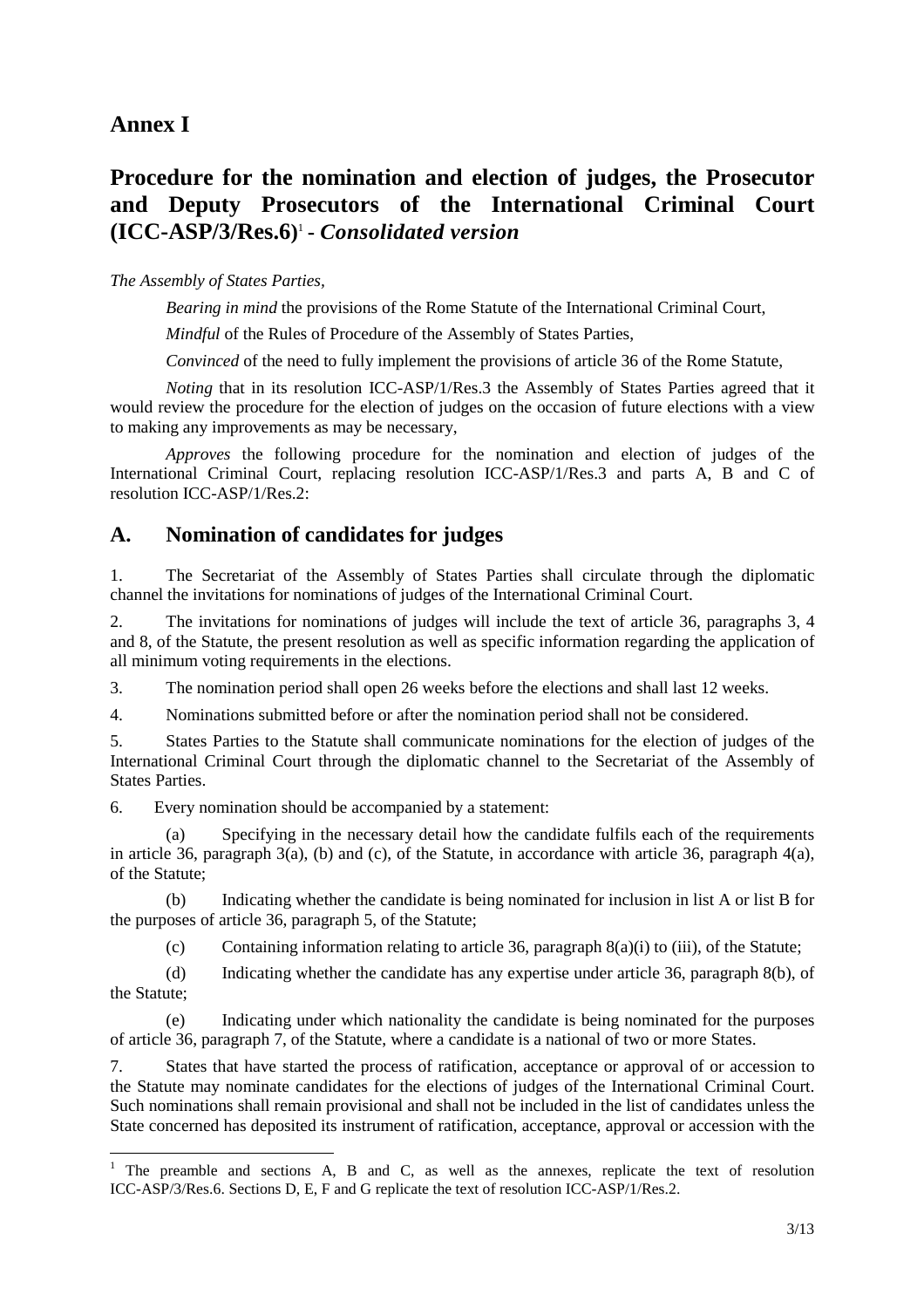Secretary-General of the United Nations before the end of the nomination period and provided that that State is a party to the Statute in accordance with article 126, paragraph 2, of the Statute on the date of the election.

8. The Secretariat of the Assembly of States Parties shall place the nominations of candidates for judges, the accompanying statements referred to in article 36 of the Statute and other supporting documentation on the Internet web site of the International Criminal Court, in any of the official languages of the Court, as soon as possible after receiving them.

9. The Secretariat of the Assembly of States Parties shall prepare a list in English alphabetical order of all persons thus nominated, with accompanying documents, and shall circulate it through the diplomatic channel.

10. Six weeks after the opening of the nomination period, the President of the Assembly of States Parties shall inform all States Parties through diplomatic channels and through specific information on the web site of the International Criminal Court on the number of candidates nominated with respect to each minimum voting requirement.

11. The President of the Assembly of States Parties shall extend the nomination period for two weeks, but no more than three times, if at the end of the nomination period any regional or gender minimum voting requirement<sup>2</sup> is not matched with at least twice the number of candidates fulfilling that requirement.

12. The President of the Assembly of States Parties shall extend the nomination period for two weeks at a time, if at the end of the nomination period the number of candidates remains less than the number of seats, or the number of candidates from list A or B remains less than the respective minimum voting requirement.

### **B. Election of judges**

 $\overline{a}$ 

13. The Bureau of the Assembly of States Parties shall fix the date of the election.

14. The Secretariat of the Assembly of States Parties shall prepare, in accordance with article 36, paragraph 5, of the Statute, two lists of candidates in English alphabetical order.

15. The election of judges shall be a matter of substance, and subject to the requirements of article 112, paragraph 7(a), of the Statute.

16. The persons elected to the Court shall be the 6 candidates who obtain the highest number of votes and a two-thirds majority of States Parties present and voting, provided that an absolute majority of the States Parties constitutes the quorum for voting.

17. When two or more candidates of the same nationality obtain the required majority, the candidate who receives the higher number of votes shall be considered elected.

18. No more than 13 candidates from list A and no more than 9 candidates from list B shall be considered elected, taking into account the number of judges remaining in office.

19. States Parties shall, in the election of judges, take into account the need for the representation of the principal legal systems of the world, equitable geographical representation and a fair representation of female and male judges. They shall take into account the need to include judges with legal expertise on specific issues, including, but not limited to, violence against women and children.

20. During any given ballot, each State Party shall vote for no more candidates than seats to be filled, whereby it shall observe the minimum voting requirements regarding lists A and B, regional groups and gender. At the outset of each ballot, each minimum voting requirement shall be determined or discontinued in accordance with paragraphs 21 and 22.

 (a) Each State Party shall vote for a minimum number of candidates from lists A and B. For list A, this number shall be 9 minus the number of judges from list A remaining in office or

<sup>&</sup>lt;sup>2</sup> To be calculated in accordance with paragraph 20(b), second sentence, and paragraph 20(c), second sentence, only.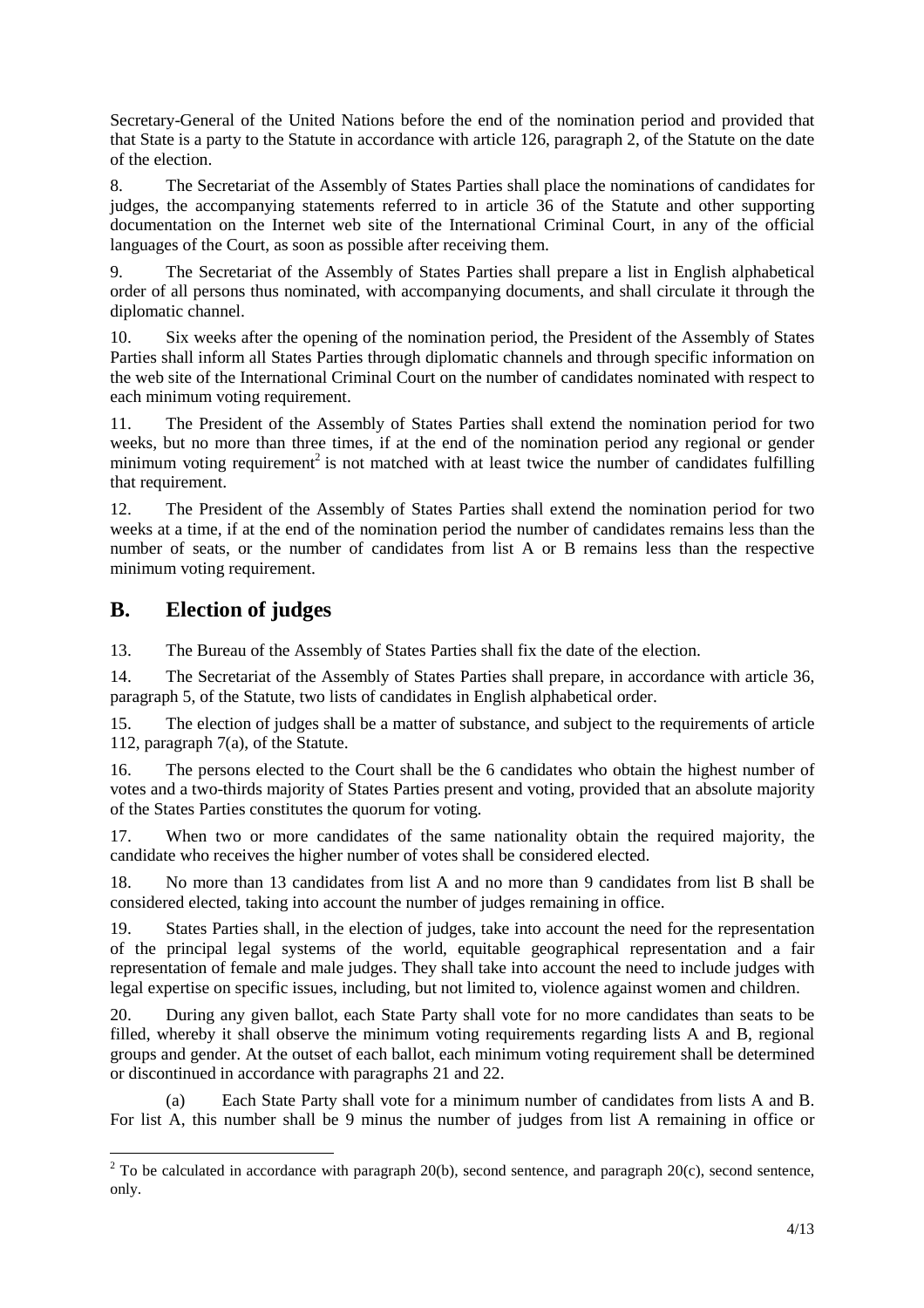elected in previous ballots. For list B, this number shall be 5 minus the number of judges from list B remaining in office or elected in previous ballots.

 (b) Each Party shall vote for a minimum number of candidates from each regional group. This number shall be 2 minus the number of judges from that regional group remaining in office or elected in previous ballots.

 If the number of States Parties of any given regional group is higher than 16 at that moment, the minimum voting requirement for that group shall be adjusted by adding 1.

 If the number of candidates from a regional group is not at least double the respective minimum voting requirement, the minimum voting requirement shall be half the number of candidates from that regional group (rounded up to the nearest whole number where applicable). If there is only one candidate from a regional group, there shall be no minimum voting requirement for that group.

 (c) Each State Party shall vote for a minimum number of candidates of each gender. This number shall be 6 minus the number of judges of that gender remaining in office or elected in previous ballots. However, if the number of candidates of one gender is 10 or less, the minimum voting requirement for that gender shall be adjusted in accordance with the following formula:

| Number of candidates | Minimum voting requirement shall not exceed: |  |
|----------------------|----------------------------------------------|--|
| 10                   | 6                                            |  |
| 9                    | 6                                            |  |
| 8                    | 5                                            |  |
|                      | 5                                            |  |
| 6                    | $\overline{4}$                               |  |
|                      | 3                                            |  |
| 4                    | 2                                            |  |
| 3                    |                                              |  |
| 2                    |                                              |  |
|                      | 0                                            |  |

21. Each minimum voting requirement shall be adjusted until that requirement can no longer be met, whereupon the use of that requirement shall be discontinued. If an adjusted voting requirement can be met individually, but not jointly, the use of all regional and gender voting requirements shall be discontinued. If, following four ballots, there still remain seats to be filled, these minimum voting requirements shall be discontinued. The minimum voting requirements regarding lists A and B shall be applied until they are fulfilled.

22. Only ballot papers observing the minimum voting requirements shall be valid. If a State Party fulfils the minimum requirements using less than the maximum number of votes allowed for that ballot, it may abstain from voting for the remaining candidates.

23. Once regional and gender voting requirements are discontinued and the minimum voting requirements regarding lists A and B are fulfilled, each further ballot shall be restricted to the most successful candidates of the previous ballot. Before each ballot, the candidate (or, in the event of a tie, the candidates) having obtained the lowest number of votes in the previous ballot shall thus be excluded, provided that the number of candidates remains at least twice the number of seats to be filled.

24. The President of the Assembly of States Parties shall be responsible for the election procedure, including the determination, adjustment or discontinuation of the minimum voting requirements.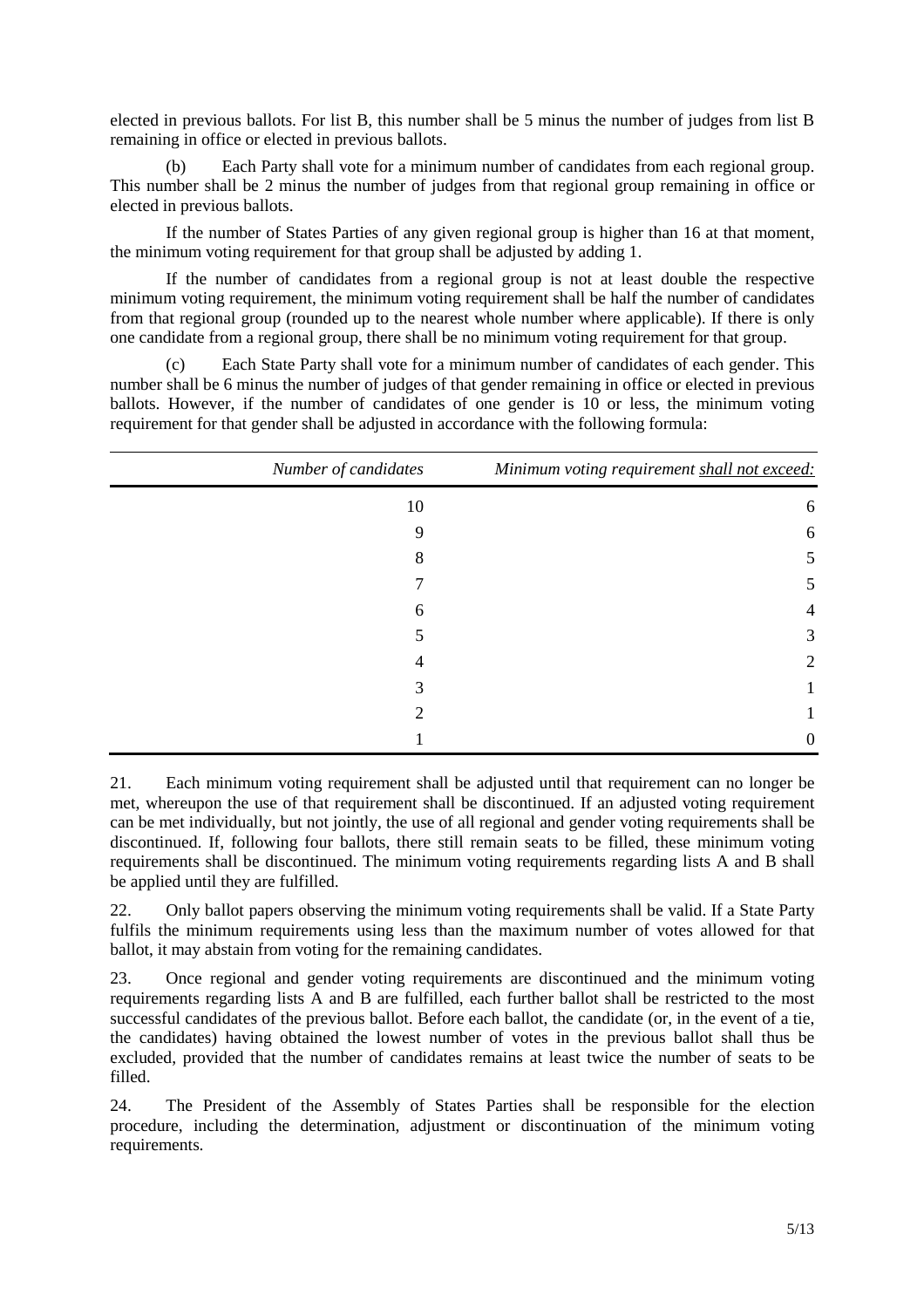25. Ballot papers shall be organized in a manner facilitating such an election process. The minimum voting requirements, the adjusted requirements and the discontinuation of any requirements shall be clearly indicated on the ballot papers. Before the day of the election, the President shall distribute to all States Parties copies of the instructions and samples of the ballot papers. On the day of the election, clear instructions and sufficient time shall be given for each ballot. In each ballot, before the voting process is concluded, the President shall repeat the instructions and the minimum requirements to allow each delegation to verify that its vote meets those requirements.

26. The Assembly of States Parties shall review the procedure for the election of judges on the occasion of future elections with a view to making such improvements as may be necessary

### **C. Judicial vacancies**<sup>3</sup>

27. In the event of a judicial vacancy in accordance with article 37 of the Rome Statute, the procedures for the nomination and election of judges shall apply mutatis mutandis, subject to the following provisions:

 (a) Within one month of the occurrence of the judicial vacancy, the Bureau of the Assembly of States Parties shall fix the venue and date of the election, which should not be later than 20 weeks after the occurrence of the vacancy unless the Bureau decides otherwise after consulting the Court.

(b) The nomination period shall open 12 weeks before the elections and shall last 6 weeks.

 (c) If the judicial vacancy reduces the number of judges from list A to below 9 or the number of judges from list B to below 5, only candidates from the underrepresented list can be nominated.

 (d) If at the time of the election a regional or gender minimum voting requirement is not fulfilled, only candidates that can satisfy any of the underrepresented regional minimum voting requirements as well as the underrepresented gender minimum voting requirement can be nominated.

A judge elected to fill a vacancy shall serve for the remainder of the predecessor's term and, if that period is three years or less, shall be eligible for re-election for a full term under article 36 of the Statute.

### **D. Nomination of candidates for the Prosecutor**

28. The procedures for the nomination of candidates for judges shall apply mutatis mutandis to the nomination of the Prosecutor.

29. Nominations for the post of the Prosecutor should preferably be made with the support of multiple States Parties.

30. Each nomination should be accompanied by a statement specifying in the necessary detail how the candidate fulfils the requirements of paragraph 3 of article 42 of the Statute.

#### **E. Election of the Prosecutor**

31. The Bureau of the Assembly of States Parties shall fix the date of the election.

32. The Secretariat of the Assembly of States Parties shall prepare a list of candidates in English alphabetical order.

33. Every effort shall be made to elect the Prosecutor by consensus.

34. In the absence of consensus, the Prosecutor shall be elected, in accordance with paragraph 4 of article 42 of the Statute, by secret ballot by an absolute majority of the members of the Assembly of States Parties.

<sup>&</sup>lt;sup>3</sup> As amended by resolution ICC-ASP/5/Res.5.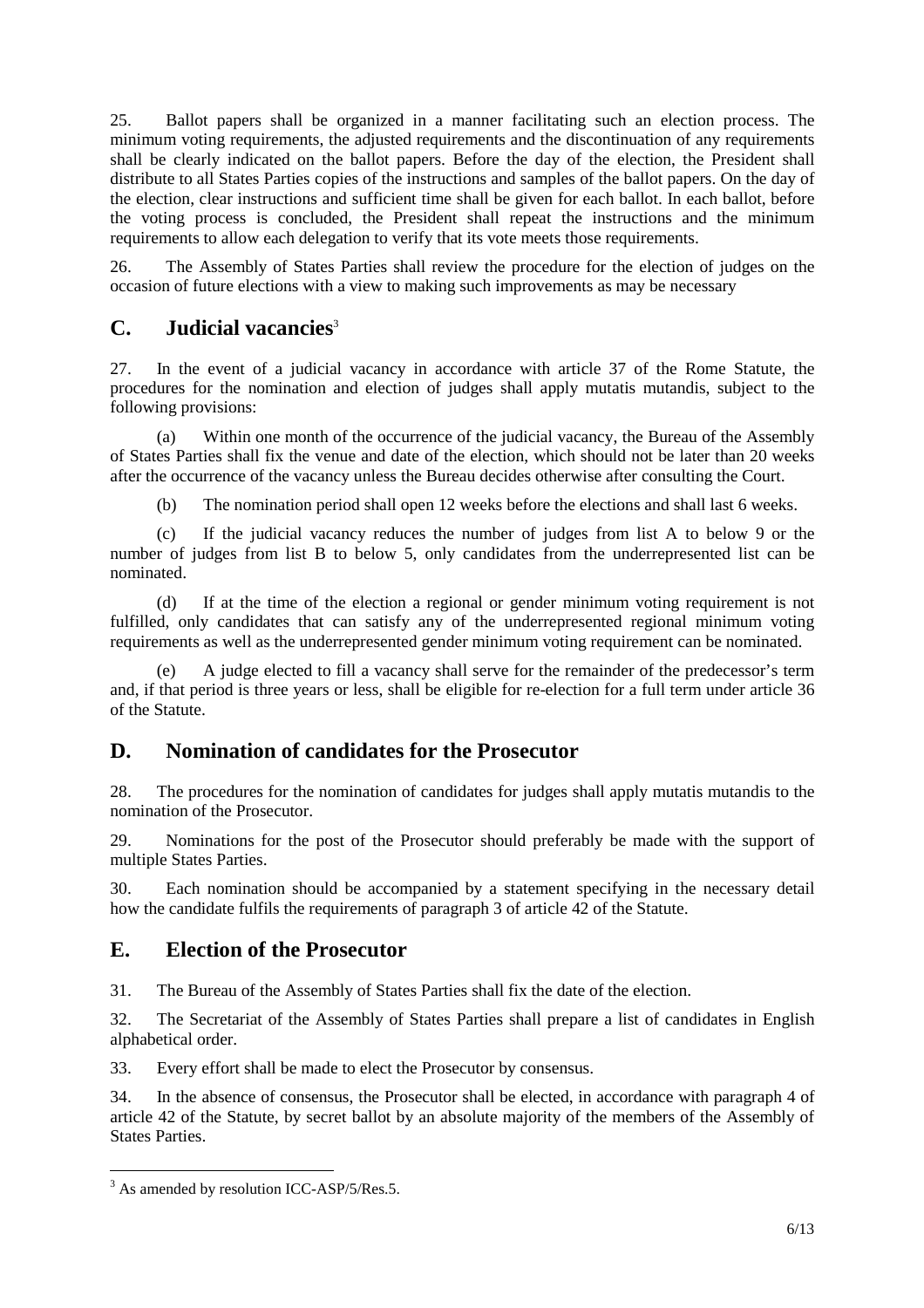35. In the interest of a timely conclusion of the election, if after three ballots no candidate has obtained the required majority, the balloting shall be suspended to give an opportunity for any withdrawal of candidatures. Before such suspension, the President of the Assembly of States Parties will announce when balloting shall resume. Upon resumption of balloting, if no candidate obtains in the first ballot the majority required, further ballots shall be taken, which shall be restricted to the candidates obtaining the two largest number of votes.

### **F. Nomination of the Deputy Prosecutors**

36. The Prosecutor shall nominate three candidates for each position of Deputy Prosecutor to be filled, in accordance with paragraph 4 of article 42 of the Statute.

37. For each nomination, the Prosecutor should include a statement specifying in the necessary detail how the candidate fulfils the requirements of paragraph 3 of article 42 of the Statute.

38. In proposing the list of candidates, the Prosecutor should bear in mind, in accordance with paragraph 2 of article 42, that the Prosecutor and the Deputy Prosecutors shall all be of different nationalities. A candidate who could be regarded as a national of more than one State shall be deemed to be a national of the State in which that candidate ordinarily exercises civil and political rights.

39. The Secretariat of the Assembly of States Parties shall place the nominations of candidates for the position of Deputy Prosecutor, the accompanying statements of qualification and other supporting documentation on the Internet web site of the International Criminal Court in any of the official languages of the Court as soon as possible after receiving them.

40. The Secretariat of the Assembly of States Parties shall prepare a list in English alphabetical order of all persons thus nominated, with accompanying documents, and shall circulate it through the diplomatic channel.

#### **G. Election of the Deputy Prosecutors**

41. The procedures for the election of the Prosecutor in section E shall apply mutatis mutandis to the election of any Deputy Prosecutor.

42. In case of an election for more than one position for the post of Deputy Prosecutor:

 (a) The persons elected to the post of Deputy Prosecutor shall be those candidates who obtain the highest number of votes and an absolute majority of the members of the Assembly of States Parties;

 (b) If the number of eligible candidates obtaining the required majority for the elections exceeds the number of positions for Deputy Prosecutor so allocated thereunder, the candidates obtaining the highest number of votes to fill the number of seats so allocated shall be considered elected.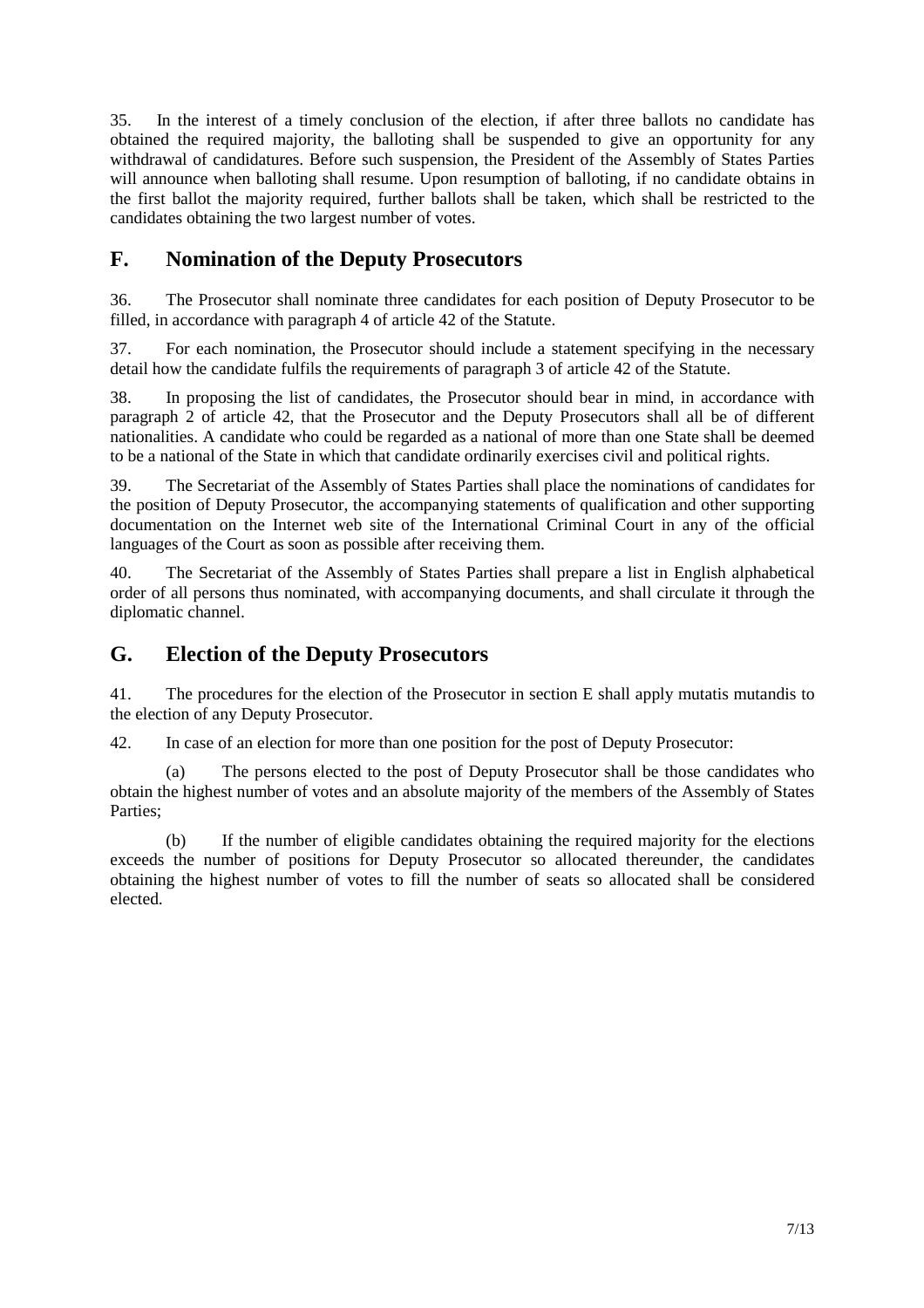# **Appendix I**

# **Illustrative tables of minimum voting requirements**

The following tables are included for illustration purposes only.

| Table 1: Minimum voting requirements for list A |  |  |  |
|-------------------------------------------------|--|--|--|
|-------------------------------------------------|--|--|--|

| If the number of judges from list A<br>remaining in office or elected in<br>previous ballots is: | then the minimum voting<br>requirement for list A is: |  |  |
|--------------------------------------------------------------------------------------------------|-------------------------------------------------------|--|--|
| 9 or more                                                                                        | fulfilled                                             |  |  |
| 8                                                                                                |                                                       |  |  |
|                                                                                                  | 2                                                     |  |  |
| 6                                                                                                | 3                                                     |  |  |
| 5                                                                                                | 4                                                     |  |  |
| 4                                                                                                | 5                                                     |  |  |
| 3                                                                                                | 6                                                     |  |  |
|                                                                                                  |                                                       |  |  |
|                                                                                                  | 8                                                     |  |  |
|                                                                                                  | 9                                                     |  |  |
|                                                                                                  |                                                       |  |  |

Table 2: Minimum voting requirements for list B

| If the number of judges from list $B$<br>remaining in office or elected in<br>previous ballots is: | then the minimum voting<br>requirement for list B: |  |  |
|----------------------------------------------------------------------------------------------------|----------------------------------------------------|--|--|
| 5 or more                                                                                          | fulfilled                                          |  |  |
| $\overline{4}$                                                                                     |                                                    |  |  |
| 3                                                                                                  | 2                                                  |  |  |
| 2                                                                                                  | 3                                                  |  |  |
|                                                                                                    | $\overline{4}$                                     |  |  |
|                                                                                                    |                                                    |  |  |

Table 3: Regional minimum voting requirements

| If the number of judges from a given<br>region remaining in office or elected<br>in previous ballots is: | then the minimum voting<br>requirement for that region is: |  |  |
|----------------------------------------------------------------------------------------------------------|------------------------------------------------------------|--|--|
| 3 or more                                                                                                | fulfilled                                                  |  |  |
|                                                                                                          |                                                            |  |  |
|                                                                                                          |                                                            |  |  |
| $\Omega$                                                                                                 |                                                            |  |  |

(Further adjustments might be necessary in accordance with para. 20 (b) of the resolution.)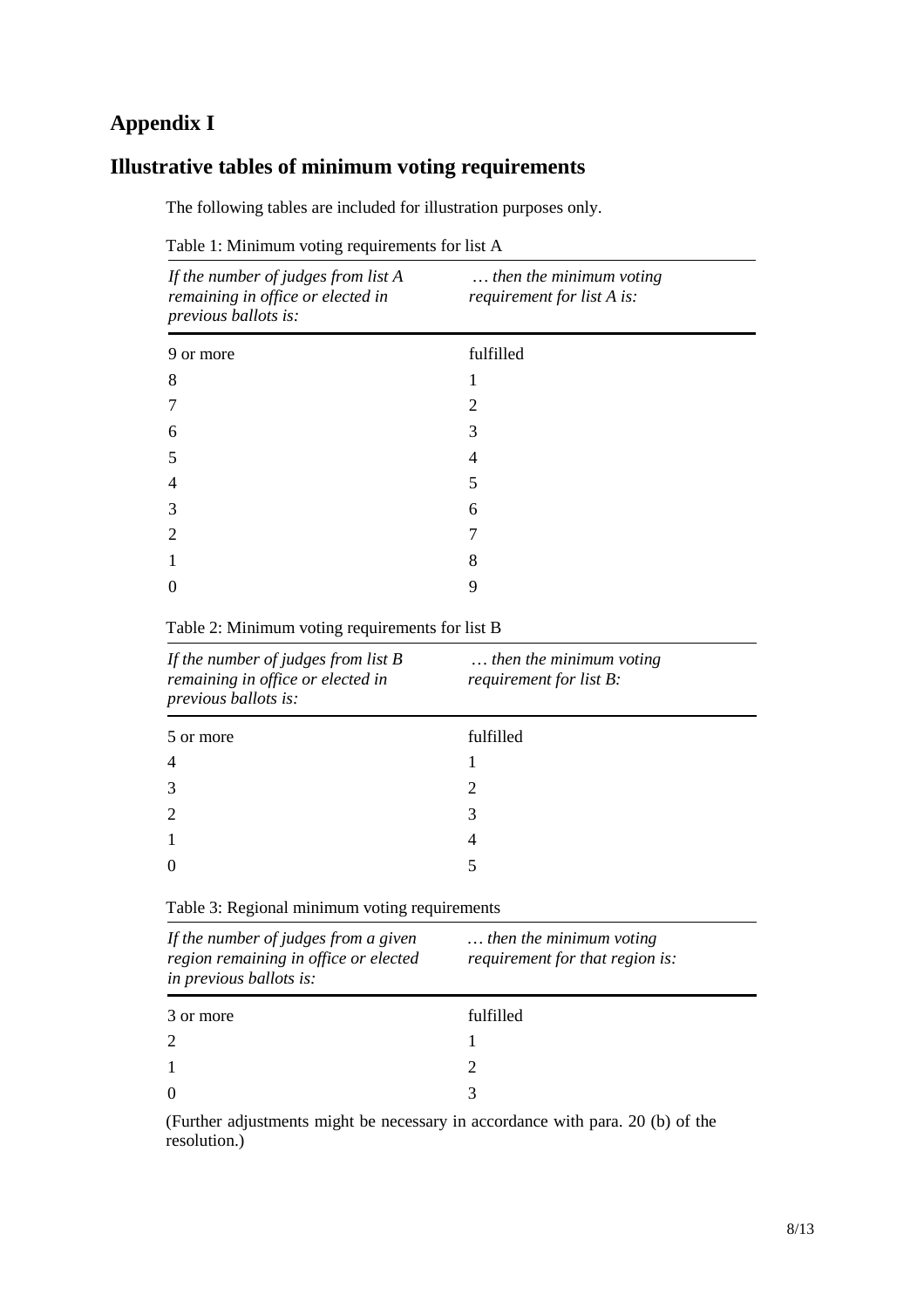| If the number of judges from one<br>gender remaining in office or elected<br>in previous ballots is: | then the minimum voting<br>requirement for that gender is: |  |  |
|------------------------------------------------------------------------------------------------------|------------------------------------------------------------|--|--|
| 6 or more                                                                                            | fulfilled                                                  |  |  |
|                                                                                                      |                                                            |  |  |
|                                                                                                      | 2                                                          |  |  |
|                                                                                                      | 3                                                          |  |  |
|                                                                                                      | 4                                                          |  |  |
|                                                                                                      | 5                                                          |  |  |
|                                                                                                      | 6                                                          |  |  |

Table 4: Gender minimum voting requirements

(Further adjustments may be necessary in accordance with para. 20 (c) of the resolution.)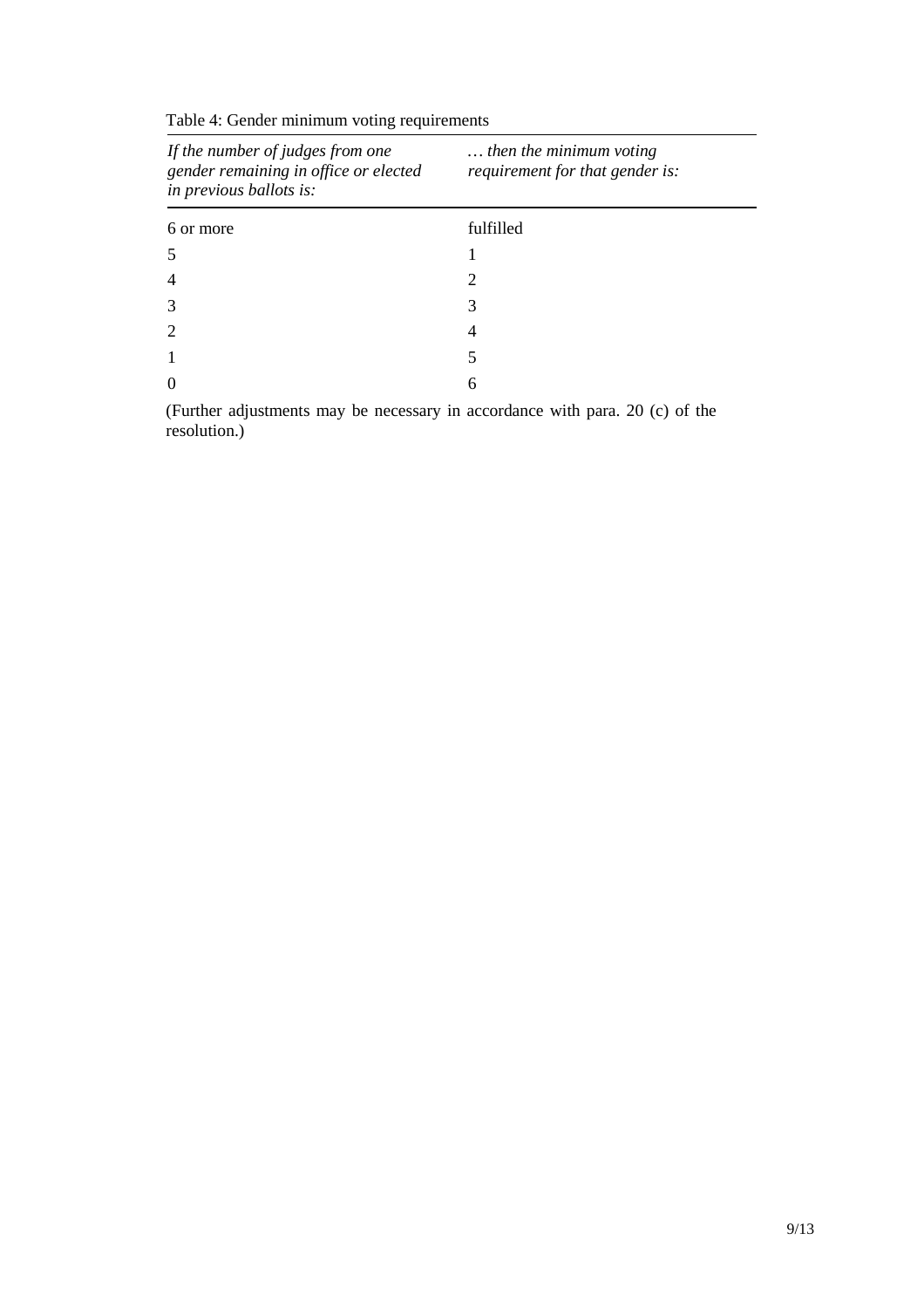# **Appendix II - SAMPLE BALLOT PAPER: ELECTION OF 6 JUDGES OF THE ICC**

| This sample ballot paper is included for illustration purposes only. |  |  |
|----------------------------------------------------------------------|--|--|
|                                                                      |  |  |

| <b>VOTE FOR A MAXIMUM OF 6 CANDIDATES</b>                                                                        |                                                                                                                         |                                  |                                                  |                                  |
|------------------------------------------------------------------------------------------------------------------|-------------------------------------------------------------------------------------------------------------------------|----------------------------------|--------------------------------------------------|----------------------------------|
| <b>REGIONAL</b><br><b>GROUPS</b>                                                                                 | <b>LIST A</b><br>VOTE FOR AT LEAST X FROM LIST A<br><b>GENDER DISTRIBUTION: VOTE FOR AT LEAST X MALES AND X FEMALES</b> |                                  | <b>LIST B</b><br>VOTE FOR AT LEAST X FROM LIST B |                                  |
|                                                                                                                  | <b>MALE</b>                                                                                                             | <b>FEMALE</b>                    | <b>MALE</b>                                      | <b>FEMALE</b>                    |
| <b>AFRICA</b><br><b>VOTE FOR AT LEAST</b><br><b>X CANDIDATES</b><br><b>FROM THIS REGION</b>                      | Name (Country)<br>Name (Country)                                                                                        | Name (Country)                   | $\Box$ Name (Country)                            | Name (Country)<br>Name (Country) |
| <b>ASIA</b><br><b>VOTE FOR AT LEAST</b><br><b>X CANDIDATES</b><br><b>FROM THIS REGION</b>                        | Name (Country)<br>Name (Country)                                                                                        | Name (Country)                   | $\Box$ Name (Country)                            |                                  |
| <b>EASTERN EUROPE</b><br><b>VOTE FOR AT LEAST</b><br><b>X CANDIDATES</b><br>FROM THIS REGION                     | Name (Country)                                                                                                          | Name (Country)                   | Name (Country)<br>Name (Country)                 | Name (Country)                   |
| <b>LATIN AMERICA/</b><br><b>CARIBBEAN</b><br><b>VOTE FOR AT LEAST</b><br><b>X CANDIDATES</b><br>FROM THIS REGION | Name (Country)                                                                                                          | Name (Country)<br>Name (Country) | Name (Country)<br>Name (Country)                 | Name (Country)                   |
| <b>WESTERN EUROPE</b><br><b>AND OTHER</b><br><b>VOTE FOR AT LEAST</b><br><b>X CANDIDATES</b><br>FROM THIS REGION | Name (Country)<br>Name (Country)                                                                                        | Name (Country)<br>Name (Country) | $\vert$ Name (Country)<br>Name (Country)         | Name (Country)                   |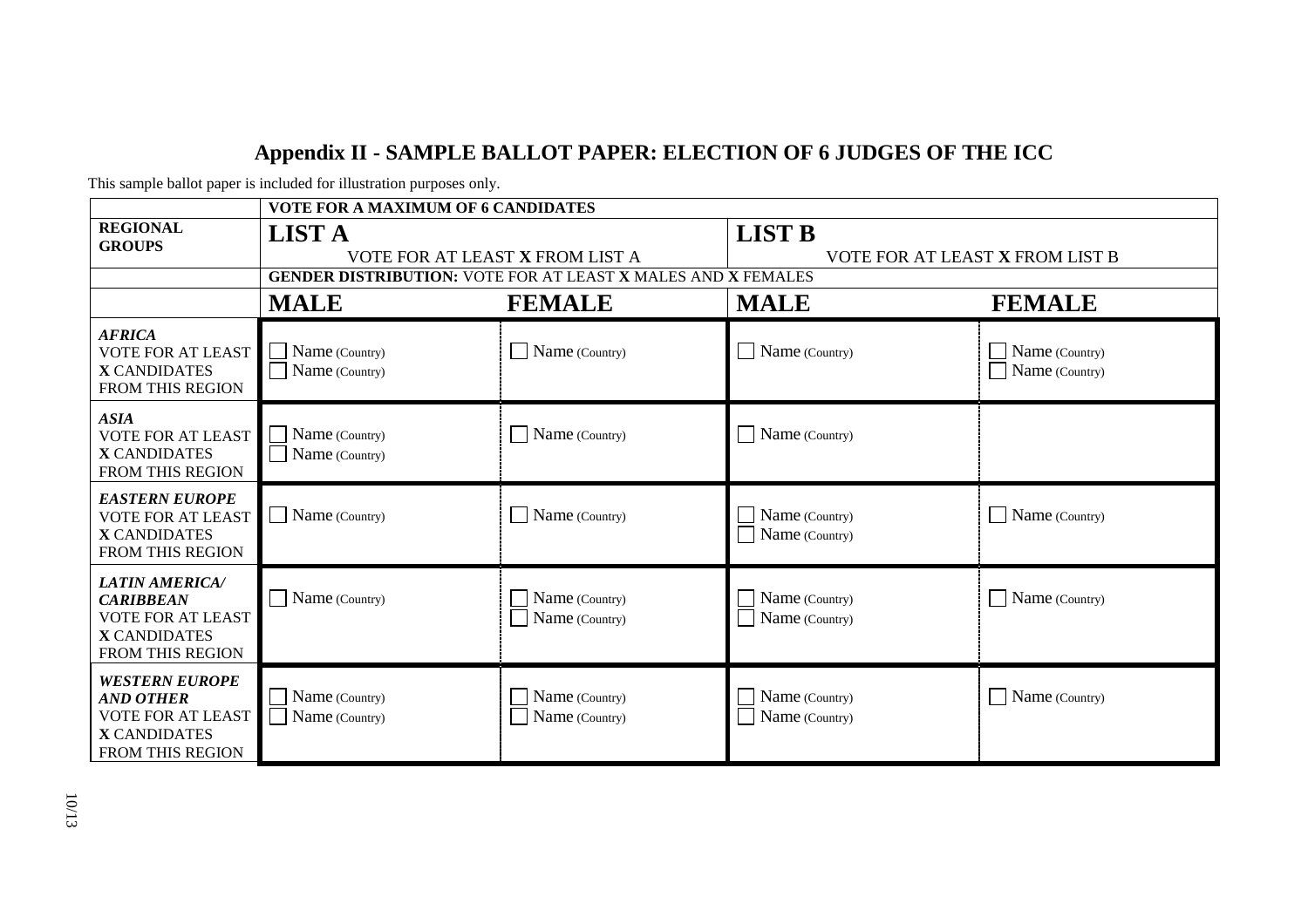# **Annex II**<sup>4</sup>

### **Bureau of the Assembly of States Parties Search Committee for the position of the Prosecutor of the International Criminal Court Terms of Reference**

# **I. Background**

1. Resolution ICC-ASP/1/Res.2 (see appendix I) contains the rules governing the nomination and election of the Prosecutor of the ICC. With respect to the **nomination** process for the Prosecutor, the resolution refers to the rules governing the nomination of candidates for judges, which apply *mutatis mutandis*. In addition to those rules, "*nominations for the post of the Prosecutor should preferably be made with the support of multiple States Parties"(para. 33).* 

2. With respect to the **election** of the Prosecutor, no such reference to the rules governing the election of judges is made. Instead, in accordance with para. 29, *"Every effort shall be made to elect the Prosecutor by consensus."* In the absence of such a consensus, the Prosecutor is elected by secret ballot by an absolute majority of States Parties.

3. The Bureau is of the view that such efforts should be undertaken in a structured and transparent manner as outlined below. It is understood that this process does not prevent any State Party from submitting a formal nomination. Nevertheless, States Parties are encouraged to make use of this process with a view to arriving at a consensus candidate, ideally both for nomination and election.

# **II. Composition**

4. The Bureau of the Assembly designates one representative per regional group as member of the Search Committee. The Search Committee designates one member as coordinator.

# **III. Mandate**

5. The Search Committee is mandated to facilitate the nomination and election, by consensus, of the next Prosecutor (see also paras. 29 and 33 of resolution ICC-ASP/1/Res.2). The work of the Search Committee is guided by the applicable provisions of the Rome Statute, in particular article 42, as well as the procedure for the nomination and election of the Prosecutor set out in resolution ICC-ASP/1/Res.2.

# **IV. Working Methods**

6. The Search Committee will informally receive expressions of interest from individuals, States, regional and international organizations, civil society, professional associations and other sources. The Search Committee will also actively identify and informally approach individuals who may satisfy the applicable criteria, in particular those contained in article 42 of the Rome Statute, and who may subsequently express their interest to be considered. The Search Committee shall review the expressions of interest in light of the

 4 Originally issued as ICC-ASP/9/INF.2, dated 6 December 2010.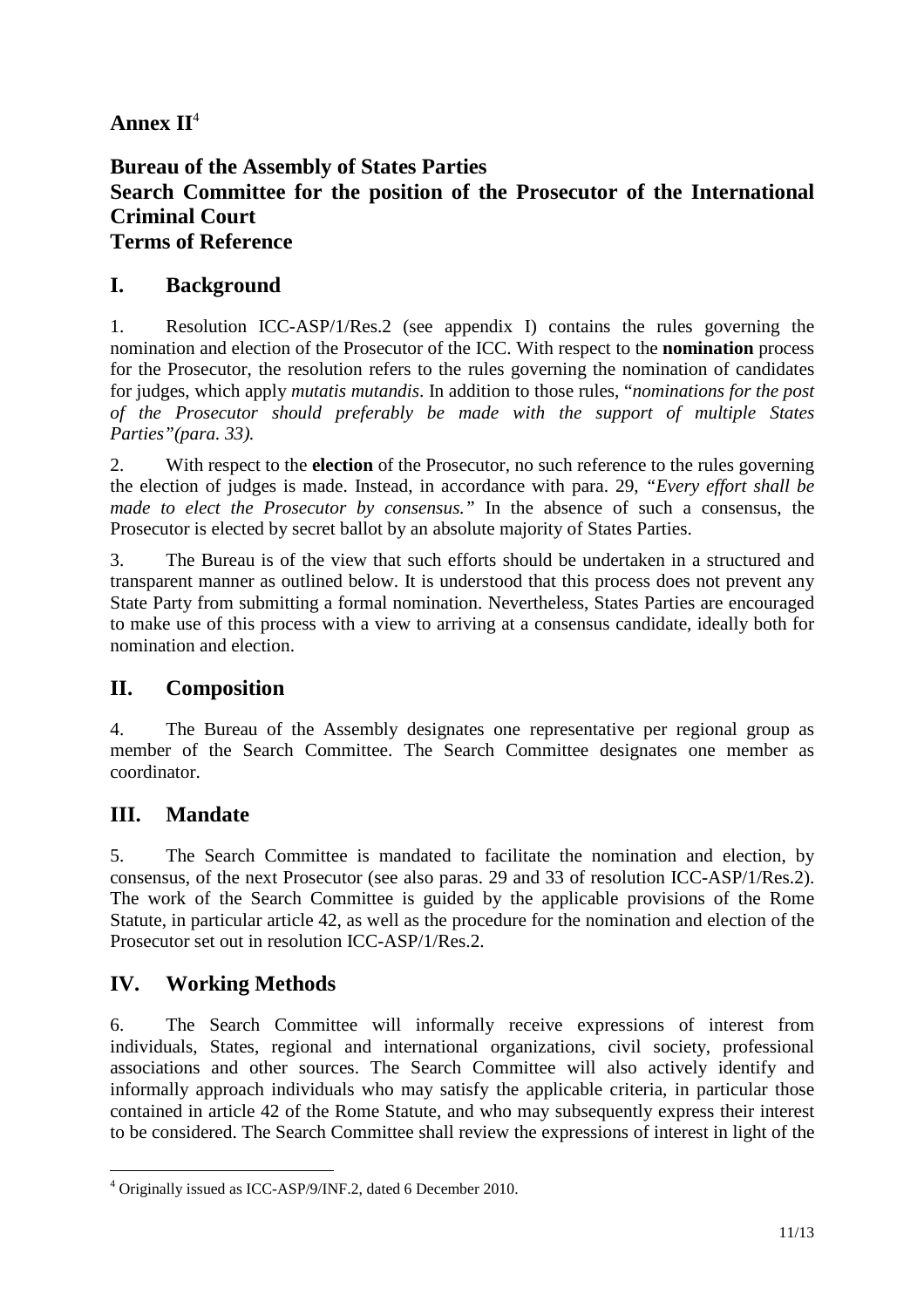relevant criteria and produce a shortlist of at least three suitable candidates, where possible for consideration by the Bureau.

### **V. Transparency**

7. The Search Committee shall regularly and in detail brief the Bureau on its activities. In particular, the Search Committee shall inform the Bureau of the expressions of interest received, including information on the overall number, nationality, gender and current affiliation of the individuals. The States Parties of the Assembly are kept informed of the relevant discussions through the reporting procedures of the Bureau. Members of the Search Committee shall also informally consult with representatives of interested delegations.

### **VI. Confidentiality**

8. The Search Committee shall inform individuals who have expressed interest to be considered that any information received in this connection will be treated confidentially by the Search Committee. The Search Committee shall inform these individuals that their names, nationality, gender, current affiliation and other relevant information, will be shared with the Bureau, unless otherwise requested by the individual concerned at any stage of the proceedings. These confidentiality requirements do not apply to individuals who are shortlisted for consideration by the Bureau.

### **VII. Timeline**

9. It is understood that the election of the Prosecutor should take place in time to allow for a transitional period of several months before the term of the current Prosecutor expires in June 2012. The election would therefore ideally take place at the tenth session of the Assembly, but in any event no later than February 2012.

# **Appendix I**

### **Resolution ICC-ASP/1/Res.2**

**Procedure for the nomination and election of judges, the Prosecutor and Deputy Prosecutors of the International Criminal Court** 

 $(\ldots)$ 

#### **D. Nomination of candidates for the Prosecutor**

24. The procedures for the nomination of candidates for judges shall apply mutatis mutandis to the nomination of the Prosecutor.

25. *Nominations for the post of the Prosecutor should preferably be made with the support of multiple States Parties.* 

26. Each nomination should be accompanied by a statement specifying in the necessary detail how the candidate fulfils the requirements of paragraph 3 of article 42 of the Statute.